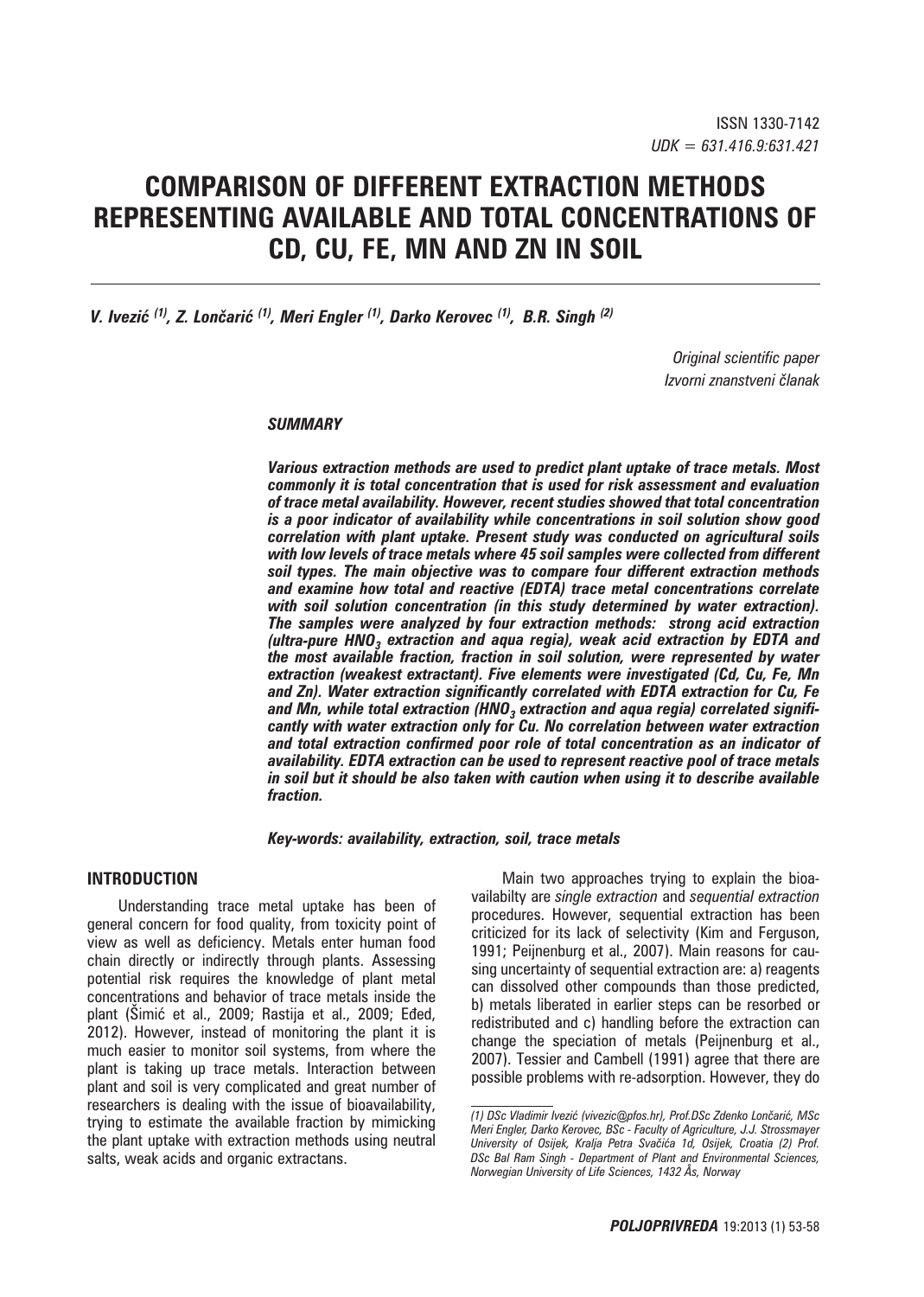not consider sequential extraction unsuitable for prediction of trace metal pools in soil. Nevertheless, comparison of single extraction and sequential extraction shows strong deviations between them (Peijnenburg et al., 2007). Due to controversy regarding the sequential extraction, in present study we focus only on single extraction procedures. Single extractions investigated in present study were strong acid digestions by ultra pure HNO<sub>3</sub> and *aqua regia* for the determination of pseudo-total trace metal concentrations, synthetic acid (EDTA) extraction for the determination of reactive metal concentrations and water extraction for the determination of metals in the soil solution.

Latest findings consider weak extraction by water, CaCl<sub>2</sub> or rhizosphere based method (RHIZO), that uses organic acids, as the most appropriate methods correlating with the plant uptake (Feng et al., 2005a; Feng et al., 2005b; Meers et al., 2007), mainly because these extractions express the concentrations of trace metals in soil solution and are able to release some weakly bound trace metals (CaCl<sub>2</sub> and RHIZO method). Plant is basically doing the same. The trace metals in the soil solution are the most available fraction and, in addition to this readily available fraction, plant is capable of influencing the release of some weakly bound trace metals from the rhizosphere by excreting different exudates, mainly in the form of organic acids. However, there is no certainty that these methods will always give us the accurate estimations of bioavailabilty, as for bioavailability to be accurate it needs to take plant species or plant genotype, metal speciation and soil properties into account (Peijnenburg et al., 2007).

Synthetic chelating agents such as DTPA and EDTA have also been often used to estimate potential availability and mobility of metals (Kovačević et al., 2002; Antunović et al., 2003). However, it has been shown that EDTA and DTPA can act more aggressively than metal chelating under natural circumstances (Meers et al., 2007). In addition, EDTA was originally developed for acidic soils so it shows good correlation when investigating acidic soils (Kovačević et al., 2002) but it seems to correlate poorly for neutral and alkaline soils. On the other hand, DTPA correlates poorly for acidic soils but it can show good correlation for neutral and alkaline soils (Feng et al., 2005a; Feng et al., 2005b).

Total or pseudo-total concentrations of trace metals in the soil, extracted by strong acids, have been by now recognized as poor indicators of toxicity. Nevertheless, they are still being used, in the legislation of many countries, for the determination of trace metal maximum permissible concentrations in soil.

The main objective of present study is to investigate correlations of total (HNO<sub>3</sub> extraction and *aqua regia*) and reactive pool (EDTA extraction) with water extractable fraction, which is used to represent the fraction of trace metals in soil solution. In addition, the total extraction methods will also be analyzed for correlation between them. Our hypothesis is that there will be no correlation of water extraction with EDTA extraction or total extraction. To test this hypothesis we have conducted extraction of trace metals from 45 soil samples by strong acid (HNO<sub>3</sub> and *aqua regia*), EDTA and ultra-pure  $H<sub>2</sub>O$  and tested for correlation.

# **MATERIAL AND METHODS**

Forty five soil samples were collected from the unpolluted agricultural area in eastern Croatia. Samples were collected from the depth of 0-25 cm (hereafter called surface soil) from 8 different soils: Stagnosols, Dystric Cambisols, Luvisols, Haplic Gleysols, Chernozems, Eutric Cambisols, Mollic Gleysols and Anthrosols (IUSS Working Group WRB, 2006). From each site, 10 subsamples from surface soil were taken within 5 m distance and then combined into one composite sample of approximately 500 g. Samples were dried and sieved through a 2-mm mesh for the determination of soil pH and trace metal extraction by *aqua regia*, EDTA and water extraction of Cd, Cu, Fe, Mn and Zn. For the determination of soil organic carbon (SOC) and total metal extraction by ultra pure  $HNO<sub>3</sub>$ , samples were further ground to finer particle size using agate mortar. The concentration of SOC was determined by a dry combustion method on Leco Carbon Determinator EC12 (Nelson and Sommers, 1982). Soil pH was determined in soil to water solution ratio of 1:2.5 (Mc Lean, 1982). Samples were tested for 4 different single extraction methods: strong acid extraction (ultra pure  $HNO<sub>3</sub>$  extraction and *aqua regia* extraction), EDTA extraction and extraction by water (weakest extractant). Ultra-pure  $HNO<sub>3</sub>$  extraction and water extraction were conducted at the Norwegian University of Life Sciences and EDTA and *aqua regia* extraction at the J.J. Strossmayer University of Osijek, Faculty of Agriculture in Osijek, Croatia.

- *Aqua Regia extraction* 0.5 g of air-dried soil was digested with 12 ml of *aqua regia* (1/3 HNO<sub>3</sub> + 2/3 HCl), the extract was filtered into the 100 ml Erlenmeyer flasks and filled with distilled water up to the marker (ISO: 11466). Concentration of trace metals was determined by Inductively Coupled Plasma Optic Emission Spectrometer (ICP-OES).
- *Ultra pure HNO<sub>3</sub> extraction* Total metal concentration in soil ( $M_{tot}$ ) was determined after digesting the soil in concentrated ultra pure  $HNO<sub>3</sub>$  (1:15 solid:solution ratio) by stepwise heating up to 250°C using a Milestone Ultra clave for 1 hr and 15 min. Trace metal concentrations were determined using a Perkin Elmer Sciex Elan Inductively Coupled Plasma Mass Spectrometer (ICP-MS) for Cd and a Perkin Elmer Optima 5300 DV Inductively Coupled Plasma Optic Emission Spectrometer (ICP-OES) for Cu, Fe, Mn and Zn. Standard reference material (SRM) used was the SRM 2709 (National Institute of Standards & Technology 2003).
- *EDTA extraction* 10 g of air-dried soil was digested with 20 ml EDTA extract (0,01 M ethylene-diamine-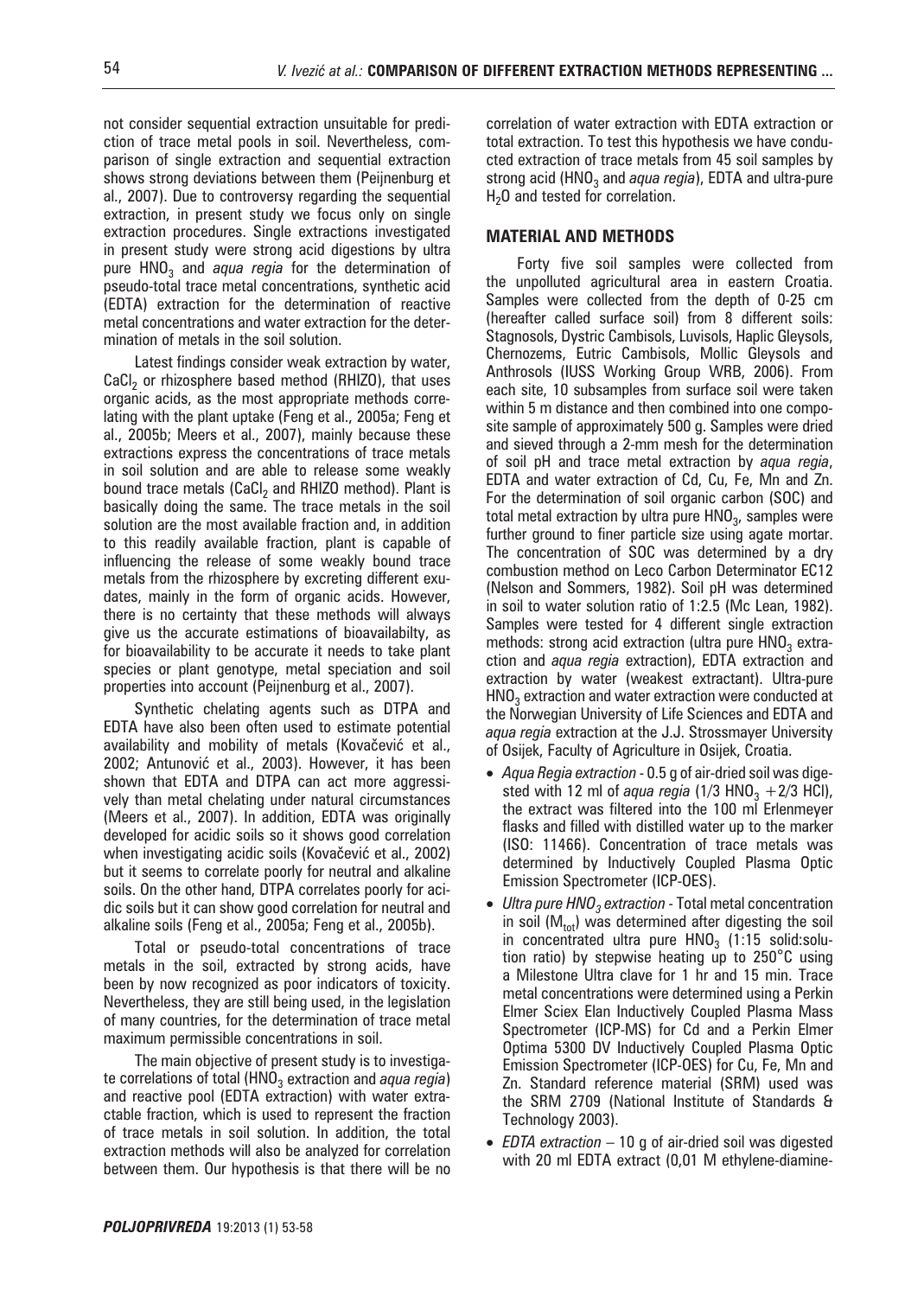tetraacetic acid (EDTA) and 1M  $(NH_4)_2CO_3$ , adjusted to pH 8,6) and shaken for 30 minutes. Therefore, soil:solution ratio was 1:2 (Trierweiler and Lindsay, 1969). Extract was filtered and concentrations of trace metals were determined by ICP-OES.

• *Water extraction* – On 4 g of air-dried soil 40 mL ultra pure water (MilliQ  $H<sub>2</sub>O$ , electric conductivity  $<$  18.2 M $\Omega$  cm<sup>-1</sup>) was added and shaken in high density polyethylene (HDPE) centrifugation tubes for two days and centrifuged at 1400 x g for 30 min. The suspension was filled in High Density Poly Propylene (HDPP) syringes and filtered through 0.45  $\mu$ m polyethersulfone membrane filters to poly propylene (PP) test tubes. The filters and the test-tubes were provided by VWR International (vwr.com). Blanks of MilliQ  $H<sub>2</sub>O$  were stored in PP tubes for 48hr. and filtered through the same membrane filters before analysis. Water trace metal concentrations were determined using a Perkin Elmer Sciex Elan Inductively Coupled Plasma Mass Spectrometer (ICP-MS) for Cd and a Perkin Elmer Optima 5300 DV Inductively Coupled Plasma Optic Emission Spectrometer (ICP-OES) for Cu, Fe, Mn and Zn. Standard reference material used for water was the SRM 1643e (National Institute of Standards & Technology, 2004).

Descriptive statistics and simple correlation analysis were performed using Minitab® Statistical Software version 15 (2007). Pearson correlation coefficients were determined by correlating different extraction methods.

# **RESULTS AND DISCUSSION**

Soil pH in our samples varied from 4.3 – 8.0 (average 6.8), however 4.3 value was an extreme observation,

#### **Table 2. Trace metal concentrations (n = 45)**

*Tablica 2. Koncentracije teških metala (n=45)*

excluding it we have pH in range 5.2 - 8.0 with more than half of our samples having pH above 7. Soil organic carbon (SOC) was in range:  $0.5 - 4.4\%$  (average 1.4%), however two samples are considered outliers for their extremely high values (4.4% and 3.7%). The pH and SOC were positively correlated (r=0.36; *p*<0.05). Higher pH has been reported in the northern part of the investigated area (Baranja) (Ivezić et al. 2011).

#### **Table 1. Soil properties (n=45)**

*Tablica 1. Svojstva tla (n=45)* 

|               | Median | l Ava. | l SD. | Min.   Max.       |     | Skewness   Kurtosis |         |
|---------------|--------|--------|-------|-------------------|-----|---------------------|---------|
| рH            |        | 6.8    | 1.0   | 4.3               | 8.0 | $-0.65$             | $-0.74$ |
| SOC (%)   1.1 |        | 1.4    | 0.8   | $\vert 0.5 \vert$ | 4.4 | 2.12                | 5.36    |

Pseudo-total extractions of trace metals resulted with highest concentrations, followed by EDTA extraction and water extraction at the end as the weakest extractant. Ultra pure  $HNO<sub>3</sub>$  extraction had highest concentration values for Mn, Cu and Zn while *aqua regia* for Fe and Cd (Table 2). Governmental maximum permissible concentrations (MPC) of Zn and Cd, for agricultural soils, are determined by *aqua regia* method (Official Gazette, 2010). In present study concentrations of Zn and Cd did not exceed MPC. Extraction by EDTA had substantially lower concentrations from pseudo-total concentrations as well as did the water extraction (Table 2). More than half of water extractable Zn was below detection limit, therefore for those samples we used the half of the detection limit value. Calcareous sites with  $pH>7$  were the one having water extractable Zn below detection limit, which indicates strong influence of pH on Zn solubility (Alloway, 1995).

|                  |                 | Cd             | Cu            | Fe            | Mn         | Zn              |
|------------------|-----------------|----------------|---------------|---------------|------------|-----------------|
| Aqua regia       | Avg.            | 0.42           | 24.4          | 35363         | 595        | 60.6            |
|                  | SD              | 0.12           | 13.4          | 5315          | 170        | 9.86            |
| Extraction       | Range           | $0.23 - 0.97$  | 8.86-96.5     | 25822-51780   | 242-928    | 43.7-86.5       |
| $(mg kg-1)$      | Skewness        | 2.45           | 3.88          | 0.62          | $-0.45$    | 0.39            |
|                  | Kurtosis        | 10.06          | 19.50         | 0.93          | $-0.34$    | $-0.26$         |
|                  | Avg.            | 0.23           | 25.7          | 29915         | 635        | 80.4            |
| HNO <sub>3</sub> | <b>SD</b>       | 0.07           | 13.4          | 3476          | 195        | 13.2            |
| Extraction       | Range           | $0.1 - 0.4$    | 13.3-98.7     | 24318-40221   | 238-1038   | 58.5-119.5      |
| $(mg kg-1)$      | <b>Skewness</b> | 0.24           | 4.02          | 0.46          | $-0.41$    | 0.77            |
|                  | Kurtosis        | 0.02           | 20.34         | 0.43          | $-0.56$    | 0.86            |
|                  | Avg.            | 0.1            | 6.8           | 205.2         | 54         | 1.4             |
| <b>EDTA</b>      | <b>SD</b>       | 0.04           | 6.4           | 341           | 33.9       | 0.9             |
| Extraction       | Range           | $0.015 - 0.23$ | $1.4 - 41.4$  | 13.7-1631.9   | 7.4-131.6  | $0.3 - 4.1$     |
| $(mg kg-1)$      | Skewness        | 0.63           | 4.15          | 2.91          | 0.66       | 1.41            |
|                  | Kurtosis        | 1.97           | 20.05         | 8.74          | $-0.59$    | 1.91            |
|                  | Avg.            | 0.0006         | 0.15          | 20.5          | 0.89       | 0.14            |
| Water extraction | SD              | 0.001          | 0.08          | 30.5          | 3.2        | 0.17            |
|                  | Range           | 0.00003-0.007  | $0.05 - 0.45$ | $0.4 - 125.3$ | 0.004-20.9 | $0.08^* - 0.82$ |
| $(mg kg-1)$      | <b>Skewness</b> | 5.35           | 1.74          | 1.64          | 6.02       | 2.09            |
|                  | Kurtosis        | 32.30          | 3.48          | 2.19          | 38.38      | 5.56            |

\* indicates values that had some observations below detection limit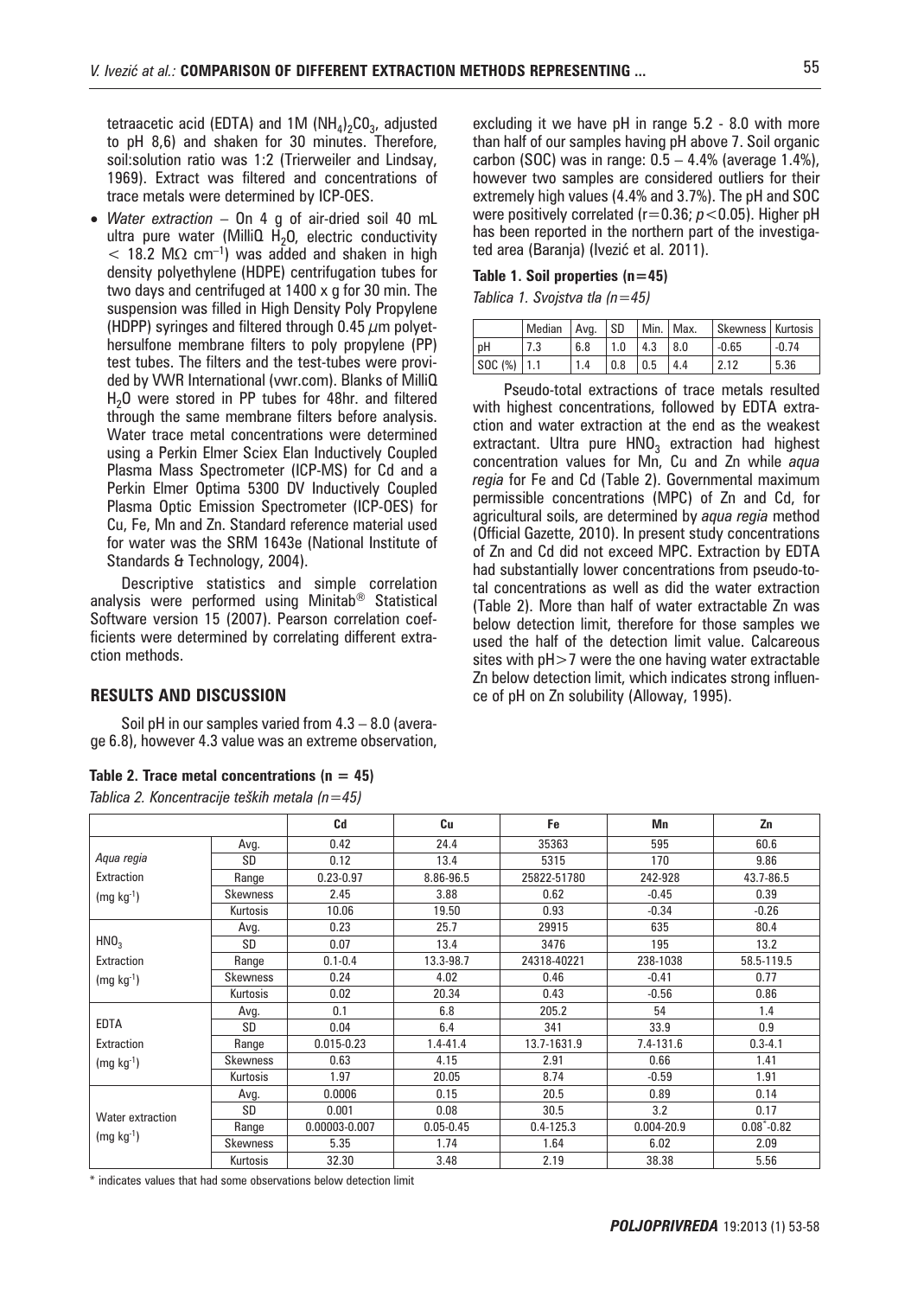Ultra-pure HNO<sub>3</sub> extraction and *aqua regia* extraction showed good correlation  $(p<0.001)$  for all five investigated trace metals (Cd, Cu, Fe, Mn and Zn). Strongest correlations were observed for Cu, Mn and Fe (*r*=0.99;  $r=0.93$  and  $r=0.90$  respectively) and somewhat weaker for Zn and Cd  $(r= 0.69$  and  $r=0.61$  respectively) (Table 3). This is in accordance with previous studies investigating these two extraction methods (Sabiene et al. 2004; Meers et al. 2007). However, for Cd extraction *aqua regia* gave us twice as higher values then  $HNO<sub>3</sub>$  extraction (Table 2), therefore when investigating total Cd levels information on the extraction method is important.

EDTA is a strong chelating agent that has been reported to remove organically bound metals and partially metals in oxides and secondary clay minerals (Bermond et al., 1998; Feng et al., 2005a). It is a more aggressive chelating agent than chelation occurring under natural circumstances (Meers et al., 2007; Labanowski et al., 2008). It was originally developed for acidic soils and it correlates well with plant uptake in acidic soils but it is a poor predictor of availability for alkaline and neutral soils (Feng et al., 2005a). In present study EDTA extraction showed good correlation (*p*<0.001) with pseudo-total extractions for Cd, Cu and Mn (*r*=0.59; *r*=0.95 and *r*=0.73 respectively) with *aqua regia* and (*r*=0.87; *r*=0.95 and *r*=0.62 respectively) with ultra pure  $HNO<sub>3</sub>$  (Table 3). Therefore, Fe and Zn were showing no correlation between EDTA and pseudo-total extraction methods.

Water is a weak extractant and in the present study water extraction represents the trace metal concentration in soil solution. Recent studies show that week extractants such as  $CaCl<sub>2</sub>$  and RHIZON method using organic acids are the best indicators of trace metal availability as they take soil solution concentration into account as well as some weakly bound trace metal concentrations (Feng et al., 2005a; Feng et al., 2005b; Meers et al., 2007). Water extractable fraction on the other hand represents only the soil solution concentrations, those are not total concentrations that will be taken up by the plant, still, solution concentrations are in good correlation with the free metal ion (FMI) concentrations in the solution and FMI concentrations are in good correlation with plant uptake (Almås et al., 2005; Lofts et al., 2004; Sauvé et al., 2000). Therefore, information on soil solution concentrations (in our study water extractable fraction) can be used to predict plant uptake. Water extraction showed the best correlation with EDTA, where it was correlated for Cu ( $r=0.60$ ), Fe (*r*=0.38) and Mn (*r*=0.47). With pseudo-total extractions the correlation existed only for Cu (*r*=0.51 for *aqua regia*) and for Cu and Zn with  $HNO<sub>3</sub>$  extraction ( $r=0.53$ ; *r*=-0.30). Such findings mainly confirm our hypothesis (Cu is an exception) that EDTA and pseudo-total concentrations are not well correlated with concentrations in soil solution. The main reason for lack of correlation is due to the influence of soil properties. Soil properties, such as pH, play a major role in solubility of trace metals. As mentioned earlier EDTA behaves differently in acid soils than in alkaline soils. Copper was the most interesting element as all of its extractions were correlated among each other (Table 3). Such results suggest that there are not many other factors influencing Cu extractability.

| Table 3. Pearsons correlation coefficients ( $n = 45$ ) |  |
|---------------------------------------------------------|--|
| Tablica 3. Pearsonov korelacijski koeficijent (n=45)    |  |

|                         | Cd        | Сu        | Fe        | Mn        | Zn        |
|-------------------------|-----------|-----------|-----------|-----------|-----------|
| $HNO3 - Aqua regia$     | $0.61***$ | $0.99***$ | $0.90***$ | $0.93***$ | $0.69***$ |
| Aqua regia - EDTA       | $0.59***$ | $0.95***$ | ns        | $0.73***$ | ns        |
| HNO <sub>3</sub> – EDTA | $0.87***$ | $0.95***$ | ns        | $0.62***$ | ns        |
| $EDTA - WE$             | ns        | $0.60***$ | $0.38*$   | $0.47***$ | ns        |
| $HNO3 - WE$             | ns        | $0.53***$ | ns        | ns        | $-0.30*$  |
| Aqua regia - WE         | ns        | $0.51***$ | ns        | ns        | ns        |

 $*$  and  $***$  indicate significant difference at  $p<0.05$  and  $p<0.001$  respectively, ns - not significant; WE – water extraction

Earlier studies conducted in the same area investigated plant uptake in the relationship with EDTA extraction (Lončarić et al., 2010). The same trace metals as in present study were considered and EDTA showed good correlation only with Fe concentrations in grain. EDTA is an extractant that mimics phyitosiderophore release, exudates used by metal deficient plants primarily to obtain Fe (Menzies et al., 2007). We believe that this could be the reason why only Fe correlated with EDTA. In addition, soils from Lončarić et al. (2010) study had a quite high pH (pH was in range 6.95 -8.15) which reduces EDTA ability to predict plant uptake as EDTA method was developed for acidic soils and shows the best correlations with uptake when used on soils with low pH (Feng et al., 2005a; Feng et al., 2005b). In present study we examined 45 soil samples from the same area as in Lončarić et al. (2010) study where we had no information on trace metal concentration in soil solution, which in present study is represented by water extraction. The soil solution is the medium from where plants take up the elements and as such it is a good indicator of availability (Almås et al. 2005; Lofts et al. 2004; Sauvé et al. 2000). Further research should consider investigating correlation between soil solution concentrations of trace metals and plant uptake.

### **CONCLUSION**

Strong acid extraction methods (*aqua regia* and  $HNO<sub>3</sub>$  extraction), representing total pool of trace metals in soil, showed good correlation between each other for all of the investigated trace metals. However, they showed no correlation with most readily available pool extracted by water (with exception for Cu) while correlation with available pool (EDTA extracted) exists only for Cd, Cu and Mn. Therefore, total pool has shown itself as a poor indicator of bioavailability. Furthermore, comparison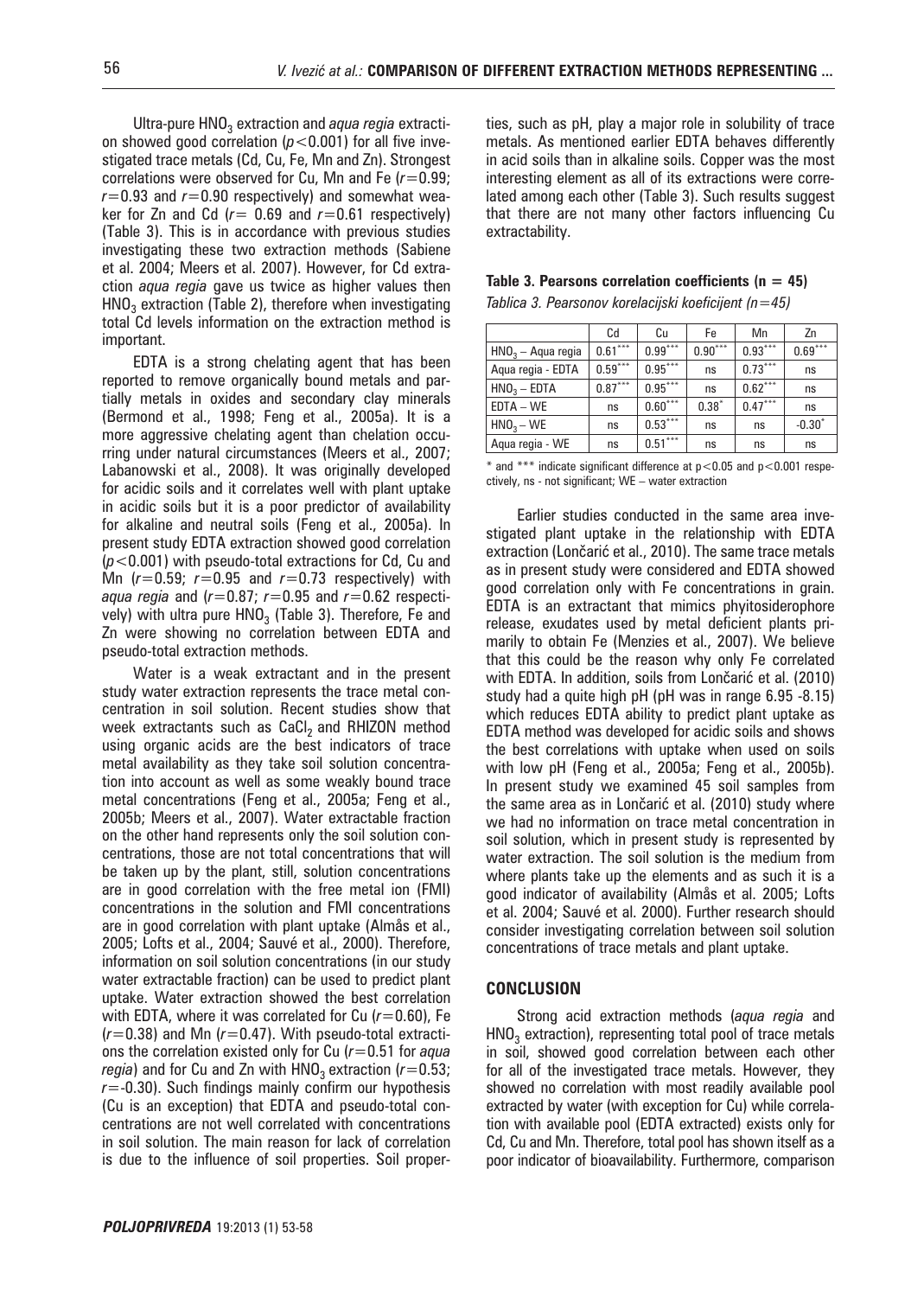of these two total extraction methods showed that *aqua regia* extracts have twice as much Cd than HNO<sub>3</sub> extracts. Even if there is a positive correlation between two extraction methods there can be differences in quantity which can lead to misinterpretation of the results.

The most available fraction represented by water extraction showed no correlation with total concentrations and poor correlation with EDTA extraction. No correlation of water extraction with total concentration and poor correlation with EDTA indicate poor role of total extracts and EDTA extracts as indicators of bioavailability. In a nutshell, further research should be conducted to investigate plant uptake in relation to these extraction methods.

## **REFERENCES**

- 1. Alloway, B.J. (1995): Heavy Metals in Soils, 2<sup>nd</sup> edition. Blackie Academic and Professional, Glasgow.
- 2. Almås, Å.R., Lombnaes, P., Song, T.A., Mulder, J. (2005): Speciation of Cd and Zn in contaminated soils assessed by DGT-DIFS, and WHAM/Model VI in relation to uptake by spinach and ryegrass. Chemosphere 62: 1647–1655.
- 3. Antunović, M., Kovačević, V., Rastija, M., Zdunić, Z. (2003): Influences of soil and genotypes on micronutrients status in maize plants. Poljoprivreda 9(1): 9-14.
- 4. Bermond, A., Yousfi, I. and Ghestem, J.P. 1998. Kinetic approach to the chemical speciation of trace metals in soils. Analyst 123: 785-789.
- 5. Eđed, A. (2012): Genotype specificity of winter wheat (*triticum aestivum* l.) in cadmium, zinc and iron accumulation in grain. Poljoprivreda 18(1): 65-75.
- 6. Elonen, P. (1971): Particle-size analysis of soil. Acta Agralia Fennica 122: 1-122
- 7. Feng, M.H., Shan, X.Q., Zhang, S., Wen, B. (2005a): Comparison of a rhizosphere-based method with other one-step extraction methods for assessing the bioavailability of soil metals to wheat. Chemosphere, 59: 939–949.
- 8. Feng, M.H., Shan, X.Q., Zhang, S., Wen, B. (2005b): A comparison of the rhizosphere-based method with DTPA, EDTA, CaCl2, and NaNO3 extraction methods for prediction of bioavailability of metals in soil to barley. Environmental Pollution, 137: 231–240.
- 9. ISO International Standard Organisation, 1995. Soil quality – Extraction of trace elements soluble in aqua regia. ISO 11466: 1995(E).
- 10. IUSS Working group WRB (2006): World reference base for soil resources 2006, World Soil Resources report No.103, FAO, Rome.
- 11. Ivezić, V., Singh, B.R., Almås, Å.R., Lončarić, Z. (2011): Water extractable concentrations of Fe, Mn, Ni, Co, Mo, Pb and Cd under different land uses of Danube basin in Croatia. Acta Agriculturae Scandinavica Section B-Soil and Plant Science 61(8): 747-759.
- 12. Kim, N.D., Ferguson, J.E. (1991): Effectiveness of a commonly used sequential extraction technique in determining the speciation of cadmium in soils. Sci. Total Environ. 105: 191-209.
- 13. Kovačević, V., Kadar, I., Koncz, J., Brkić, I., Banaj, (2002): Cadmium and lead status in corn hybrids grown on acid soil of eastern Croatia. Poljoprivreda 8(1): 10-14.
- 14. Labanowski, J., Monna, F., Bermond, A., Cambier, P., Fernandez, C., Lamy, I., van Oort, F. (2008): Kinetic extractions to assess mobilization of Zn, Pb, Cu, and Cd in a metal-contaminated soil: EDTA vs. citrate. Environmental Pollution 152: 693–701.
- Lofts, S., Spurgeon, D.J., Svendsen, C., Tipping, E. (2004): Deriving soil critical limits for Cu, Zn, Cd, and Pb: A method based on free ion concentrations. Environ. Sci. Technol. 38: 3623–3631.
- 16. Lončarić, Z., Jurković, Z., Nevistić, A., Engler, M., Popović, B., Karalić, K., Ikač, V., Ivezić, V., Kerovec, D. (2010): Impact of soil acidity and winter whaet cultivars on concentractions of heavy metals in flour. In S. Marić and Z. Lončarić (Eds.). 45th Croatian & 5th International Symposium on Agriculture. Josip Juraj Strossmayer University of Osijek, Faculty of Agriculture in Osijek, Croatia, 29-30.
- 17. Mc Lean, E.O. (1982): Soil pH and lime requirement. In A.L. Page, R.H. Miller & D.R. Keeney (Eds), Methods of soil analysis. Part 2. Chemical and microbiological properties. 2<sup>nd</sup> ed. (pp 199-224). Madison, Wisconsin, USA.
- 18. Minitab Statistical Software (2007). State College, PA, USA. Minitab Inc.
- 19. Meers, E., Laing Du, G., Unamuno, V., Ruttens, A., Vangronsfeld, J., Tack, F.M.G., Verloo, M.G. (2007): Comparison of cadmium extractability from soils by commonly used single extraction protocols. Geoderma 141: 247–259.
- 20. Menzies, N.W., Donn, M.J., Kopittke, P.M. (2007): Evaluation of extractants for estimation of the phytoavailable trace metals in the soils. Environ. Pollut. 145: 121–130.
- 21. National Institute of Standards & Technology (2003): National Institute of Standards & Technology, Certificate of Analysis. Standard Reference Material 2709. San Joaquin soil. Baseline Trace Element Concentrations. Gaitersburg, MD 20899, USA.
- 22. National Institute of Standards & Technology (2004): National Institute of Standards & Technology, Certificate of Analysis. Standard Reference Material 1643e. Trace Elements in Water. Gaitersburg, MD 20899, USA.
- 23. Nelson, D.W., Sommers, L.E. (1982): Total carbon, organic carbon and organic matter. In A.L. Page, R.H. Miller & D.R. Keeney (Eds), Methods of soil analysis. Part 2. Chemical and microbiological properties. 2<sup>nd</sup> ed. (pp 539–579). Madison, Wisconsin, USA.
- 24. Official Gazette (2010): Regulation on protection of agricultural land pollution. No 32/10. Government of the Republic of Croatia, Zagreb.
- 25. Peijnenburg, W.J.G.M., Zablotskaja, M., Vijver, M.G. (2007): Monitoring metals in terrestrial environments within a bioavailability framework and a focus on soil extraction. Ecotox. and Env. Safety 67(2): 163-179.
- 26. Rastija, M., Rastija, D., Šimić, D., Mihaljević, I. (2009). Yield and concentrations of Mn and Zn in grain of maize parental inbreds and hybrids. Poljoprivreda15(2):20-25.